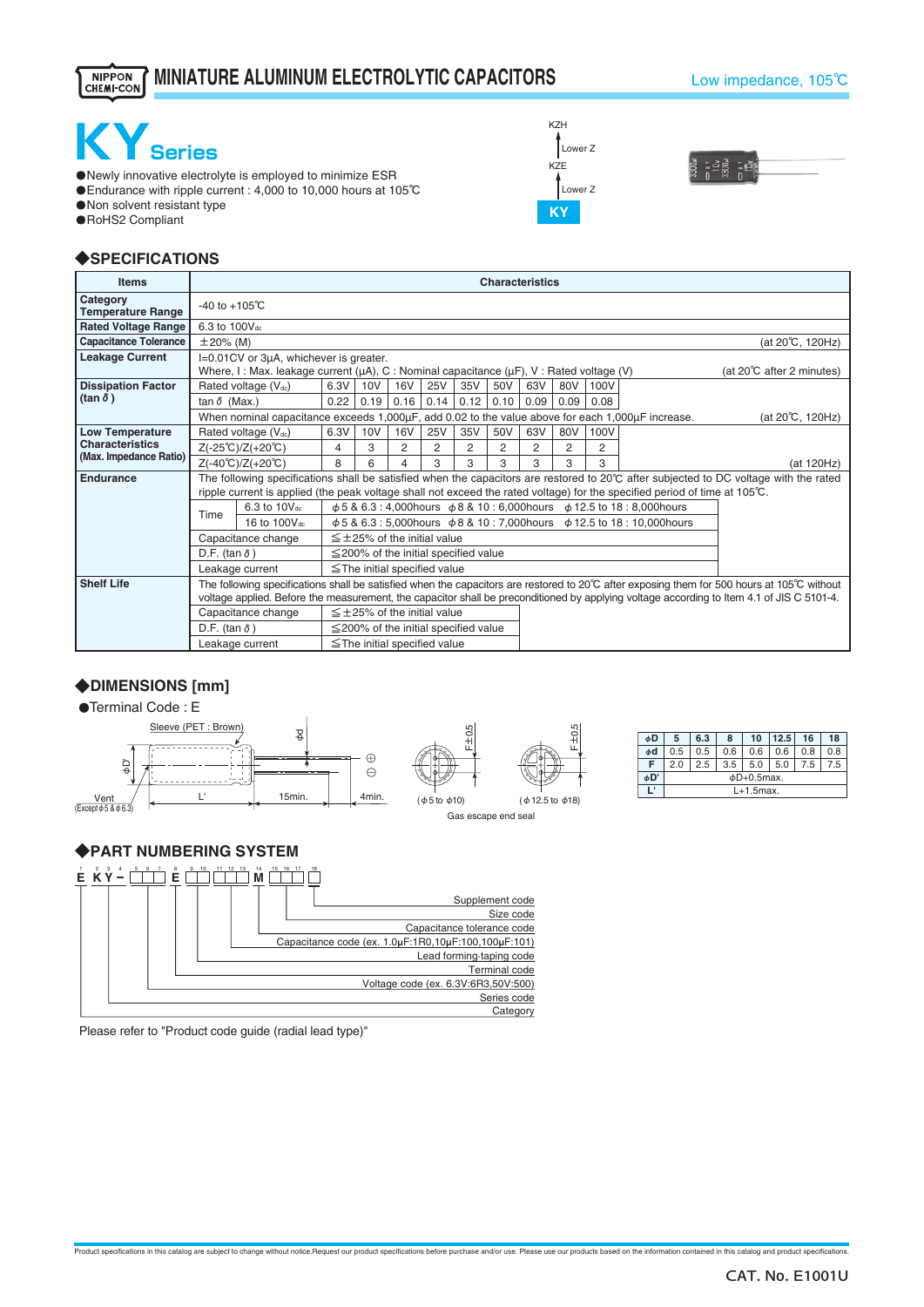# **KYSeries**

### ◆**STANDARD RATINGS**

| wv         | Cap             | Case size                          |                | Impedance<br>(Ω max./100kHz) | Rated<br>ripple<br>current             | Part No.                                                            | <b>WV</b>  | Cap            | <b>Case size</b>                 |                | Impedance<br>(Ω max./100kHz) | Rated<br>ripple<br>current             | Part No.                                                          |
|------------|-----------------|------------------------------------|----------------|------------------------------|----------------------------------------|---------------------------------------------------------------------|------------|----------------|----------------------------------|----------------|------------------------------|----------------------------------------|-------------------------------------------------------------------|
| $(V_{dc})$ | (µF)            | φD×L(mm)                           | 20℃            | $-10^{\circ}C$               | (mArms/<br>$105^{\circ}$ C,<br>100kHz) |                                                                     | $(V_{dc})$ | (µF)           | φD×L(mm)                         | $20^{\circ}$ C | -10℃                         | (mArms/<br>$105^{\circ}$ C,<br>100kHz) |                                                                   |
|            | 150             | $5\times11$                        | 0.58           | 2.3                          | 210                                    | EKY-6R3E <sub>[1151</sub> ME11D]                                    |            | 1,500          | $12.5\times20$                   | 0.035          | 0.12                         | 1,900                                  | EKY-160E□□152MK20S                                                |
|            | 330<br>680      | $6.3 \times 11$<br>$8\times11.5$   | 0.22<br>0.13   | 0.87<br>0.52                 | 340<br>640                             | EKY-6R3E <sub>D331</sub> MF11D<br>EKY-6R3E□□681MHB5D                |            | 1,500<br>2,200 | $16\times15$<br>$12.5\times25$   | 0.042<br>0.027 | 0.12<br>0.089                | 1,940<br>2,230                         | EKY-160E $\Box$ 152ML15S<br>EKY-160E□□222MK25S                    |
|            | 820             | $10\times12.5$                     | 0.080          | 0.32                         | 865                                    | EKY-6R3E <sub>II</sub> B21MJC5S                                     |            | 2,200          | $18\times15$                     | 0.043          | 0.11                         | 2,210                                  | EKY-160E□□222MM15S                                                |
|            | 1,000           | $8\times15$                        | 0.087          | 0.35                         | 840                                    | EKY-6R3E <sub>1102</sub> MH15D                                      |            | 2,700          | $12.5 \times 30$                 | 0.024          | 0.078                        | 2,650                                  | EKY-160E□□272MK30S                                                |
|            | 1,200           | $8\times20$                        | 0.069          | 0.27                         | 1,050                                  | EKY-6R3E□□122MH20D                                                  |            | 2,700          | $16\times20$                     | 0.027          | 0.078                        | 2,530                                  | EKY-160E $\Box$ 272ML20S                                          |
|            | 1,200           | $10\times16$                       | 0.060          | 0.24                         | 1,210                                  | EKY-6R3E <sub>III122</sub> MJ16S                                    |            | 3,300          | $12.5 \times 35$                 | 0.020          | 0.065                        | 2,880                                  | EKY-160E□□332MK35S                                                |
|            | 1,500           | $10\times20$                       | 0.046          | 0.18                         | 1,400                                  | EKY-6R3E <sub>1152MJ20S</sub>                                       |            | 3,900          | $12.5 \times 40$                 | 0.017          | 0.056                        | 3,350                                  | EKY-160E $\sqcap$ $\sqcap$ 392MK40S                               |
|            | 1,800           | $12.5 \times 15$                   | 0.049          | 0.16                         | 1,450                                  | EKY-6R3E <sub>U182MK15S</sub>                                       | 16         | 3,900          | $16\times25$                     | 0.021          | 0.060                        | 2,930                                  | EKY-160E□□392ML25S                                                |
|            | 2,200           | $10\times25$                       | 0.042          | 0.17                         | 1,650                                  | EKY-6R3E <sub>1222MJ25S</sub>                                       |            | 3,900          | $18\times20$                     | 0.026          | 0.067                        | 2,860                                  | EKY-160E□□392MM20S                                                |
|            | 2,700           | $10\times30$                       | 0.031          | 0.12<br>0.12                 | 1,910                                  | EKY-6R3E <sub>U</sub> 272MJ30S                                      |            | 4,700          | $16\times31.5$                   | 0.017          | 0.050<br>0.049               | 3,450<br>3,140                         | EKY-160E□□472MLN3S                                                |
|            | 2,700<br>3,300  | $16\times15$<br>$12.5\times20$     | 0.042<br>0.035 | 0.12                         | 1,940<br>1,900                         | EKY-6R3E <sub>1272</sub> ML15S<br>EKY-6R3EII332MK20S                |            | 4,700<br>5,600 | $18\times25$<br>$16\times35.5$   | 0.019<br>0.015 | 0.044                        | 3,610                                  | EKY-160E□□472MM25S<br>EKY-160E□□562MLP1S                          |
|            | 3,900           | $12.5\times25$                     | 0.027          | 0.089                        | 2,230                                  | EKY-6R3E <sub>II</sub> 392MK25S                                     |            | 5,600          | $18\times31.5$                   | 0.015          | 0.040                        | 4,170                                  | EKY-160E <sub>DD562</sub> MMN3S                                   |
| 6.3        | 3,900           | $18\times15$                       | 0.043          | 0.11                         | 2,210                                  | EKY-6R3E <sub>III392</sub> MM15S                                    |            | 6,800          | $16\times 40$                    | 0.013          | 0.038                        | 4,080                                  | EKY-160E□□682ML40S                                                |
|            | 4,700           | $12.5 \times 30$                   | 0.024          | 0.078                        | 2,650                                  | EKY-6R3E <sub>U</sub> 472MK30S                                      |            | 8,200          | $18\times35.5$                   | 0.014          | 0.038                        | 4,220                                  | EKY-160E□□822MMP1S                                                |
|            | 5,600           | $12.5\times35$                     | 0.020          | 0.065                        | 2,880                                  | EKY-6R3E <sub>1362</sub> MK35S                                      |            | 10,000         | $18\times 40$                    | 0.012          | 0.032                        | 4,280                                  | EKY-160E□□103MM40S                                                |
|            | 5,600           | $16\times20$                       | 0.027          | 0.078                        | 2,530                                  | EKY-6R3E <sub>U</sub> S62ML20S                                      |            | 47             | $5 \times 11$                    | 0.58           | 2.3                          | 210                                    | EKY-250E $\Box$ 0470ME11D                                         |
|            | 6,800           | $12.5 \times 40$                   | 0.017          | 0.056                        | 3,350                                  | EKY-6R3E <sub>10682</sub> MK40S                                     |            | 100            | $6.3 \times 11$                  | 0.22           | 0.87                         | 340                                    | EKY-250E <sub>[1101</sub> MF11D]                                  |
|            | 6,800           | $16\times25$                       | 0.021          | 0.060                        | 2,930                                  | EKY-6R3E□□682ML25S                                                  |            | 220            | $8\times11.5$                    | 0.13           | 0.52                         | 640                                    | EKY-250E $\square$ $\square$ 221MHB5D                             |
|            | 6,800           | $18\times20$                       | 0.026<br>0.017 | 0.067<br>0.050               | 2,860                                  | EKY-6R3E□□682MM20S                                                  |            | 330<br>330     | $8\times15$<br>$10\times12.5$    | 0.087<br>0.080 | 0.35<br>0.32                 | 840<br>865                             | EKY-250E <sub>[1331</sub> MH15D]<br>EKY-250E <sub>U331MJC5S</sub> |
|            | 8,200<br>10,000 | $16 \times 31.5$<br>$16\times35.5$ | 0.015          | 0.044                        | 3,450<br>3,610                         | EKY-6R3E <sub>DD822</sub> MLN3S<br>EKY-6R3E <sub>1103</sub> MLP1S   |            | 470            | $8\times20$                      | 0.069          | 0.27                         | 1,050                                  | EKY-250E□□471MH20D                                                |
|            | 10,000          | $18\times25$                       | 0.019          | 0.049                        | 3,140                                  | EKY-6R3E <sub>1103</sub> MM25S                                      |            | 470            | $10\times16$                     | 0.060          | 0.24                         | 1,210                                  | EKY-250E $\Box$ 471MJ16S                                          |
|            | 12,000          | $16\times40$                       | 0.013          | 0.038                        | 4,080                                  | EKY-6R3E <sub>U123ML40S</sub>                                       |            | 680            | $10\times20$                     | 0.046          | 0.18                         | 1,400                                  | EKY-250E <sub>10681</sub> MJ20S                                   |
|            | 12,000          | $18\times31.5$                     | 0.015          | 0.040                        | 4,170                                  | EKY-6R3E <sub>123</sub> MMN3S                                       |            | 680            | $12.5 \times 15$                 | 0.049          | 0.16                         | 1,450                                  | EKY-250E□□681MK15S                                                |
|            | 15,000          | $18\times35.5$                     | 0.014          | 0.038                        | 4,220                                  | EKY-6R3E <sub>U</sub> 153MMP1S                                      |            | 820            | $10\times25$                     | 0.042          | 0.17                         | 1,650                                  | EKY-250E $\square$ 821MJ25S                                       |
|            | 18,000          | $18\times 40$                      | 0.012          | 0.032                        | 4,280                                  | EKY-6R3E□□183MM40S                                                  |            | 1,000          | $10\times30$                     | 0.031          | 0.12                         | 1,910                                  | EKY-250E <sub>1102MJ30S</sub>                                     |
|            | 100             | $5 \times 11$                      | 0.58           | 2.3                          | 210                                    | EKY-100E <sub>01101</sub> ME11D                                     |            | 1,000          | $12.5\times20$                   | 0.035          | 0.12                         | 1,900                                  | EKY-250End102MK20S                                                |
|            | 220<br>470      | $6.3 \times 11$<br>$8\times11.5$   | 0.22<br>0.13   | 0.87                         | 340<br>640                             | EKY-100E <sub>[1221</sub> MF11D]<br>EKY-100E <sub>D</sub> =471MHB5D |            | 1,000          | $16\times15$                     | 0.042<br>0.043 | 0.12<br>0.11                 | 1,940                                  | EKY-250E□□102ML15S<br>EKY-250E $\square$ 122MM15S                 |
|            | 680             | $8\times15$                        | 0.087          | 0.52<br>0.35                 | 840                                    | EKY-100E□□681MH15D                                                  | 25         | 1,200<br>1,500 | $18\times15$<br>$12.5\times25$   | 0.027          | 0.089                        | 2,210<br>2,230                         | EKY-250E□□152MK25S                                                |
|            | 680             | $10\times12.5$                     | 0.080          | 0.32                         | 865                                    | EKY-100E□□681MJC5S                                                  |            | 1,800          | $12.5 \times 30$                 | 0.024          | 0.078                        | 2,650                                  | EKY-250E□□182MK30S                                                |
|            | 1,000           | $8\times20$                        | 0.069          | 0.27                         | 1,050                                  | EKY-100E <sub>U</sub> 102MH20D                                      |            | 1,800          | $16\times20$                     | 0.027          | 0.078                        | 2,530                                  | EKY-250E $\Box$ 182ML20S                                          |
|            | 1,000           | $10\times16$                       | 0.060          | 0.24                         | 1,210                                  | EKY-100E <sub>[1102</sub> MJ16S]                                    |            | 2,200          | $12.5\times35$                   | 0.020          | 0.065                        | 2,880                                  | EKY-250E <sub>1222MK35S</sub>                                     |
|            | 1,200           | $10\times20$                       | 0.046          | 0.18                         | 1,400                                  | EKY-100E $\square$ 122MJ20S                                         |            | 2,200          | $18\times20$                     | 0.026          | 0.067                        | 2,860                                  | EKY-250E $\Box$ 222MM20S                                          |
|            | 1,500           | $10\times25$                       | 0.042          | 0.17                         | 1,650                                  | EKY-100E <sub>1152</sub> MJ25S                                      |            | 2,700          | $12.5 \times 40$                 | 0.017          | 0.056                        | 3,350                                  | EKY-250E□□272MK40S                                                |
|            | 1,500           | $12.5 \times 15$                   | 0.049          | 0.16                         | 1,450                                  | EKY-100E□□152MK15S                                                  |            | 2,700          | $16\times25$                     | 0.021          | 0.060                        | 2,930                                  | EKY-250E $\Box$ 272ML25S                                          |
|            | 2,200<br>2,200  | $10\times30$<br>$12.5\times20$     | 0.031<br>0.035 | 0.12<br>0.12                 | 1,910<br>1,900                         | EKY-100E <sub>1222MJ30S</sub><br>EKY-100E□□222MK20S                 |            | 3,300<br>3,300 | $16\times31.5$<br>$18\times25$   | 0.017<br>0.019 | 0.050<br>0.049               | 3,450<br>3,140                         | EKY-250E□□332MLN3S<br>EKY-250E□□332MM25S                          |
|            | 2,200           | $16\times15$                       | 0.042          | 0.12                         | 1,940                                  | EKY-100E <sub>1222ML15S</sub>                                       |            | 3,900          | $16\times35.5$                   | 0.015          | 0.044                        | 3,610                                  | EKY-250E□□392MLP1S                                                |
|            | 2,700           | $18\times15$                       | 0.043          | 0.11                         | 2,210                                  | EKY-100E□□272MM15S                                                  |            | 3,900          | $18\times31.5$                   | 0.015          | 0.040                        | 4,170                                  | EKY-250E□□392MMN3S                                                |
| 10         | 3,300           | $12.5\times25$                     | 0.027          | 0.089                        | 2,230                                  | EKY-100E□□332MK25S                                                  |            | 4,700          | $16\times 40$                    | 0.013          | 0.038                        | 4,080                                  | EKY-250E□□472ML40S                                                |
|            | 3,900           | $12.5 \times 30$                   | 0.024          | 0.078                        | 2,650                                  | EKY-100E□□392MK30S                                                  |            | 4,700          | $18\times35.5$                   | 0.014          | 0.038                        | 4,220                                  | EKY-250E□□472MMP1S                                                |
|            | 3,900           | $16\times20$                       | 0.027          | 0.078                        | 2,530                                  | EKY-100E $\square$ 392ML20S                                         |            | 5,600          | $18\times40$                     | 0.012          | 0.032                        | 4,280                                  | EKY-250E□□562MM40S                                                |
|            | 4,700           | $12.5 \times 35$                   | 0.020          | 0.065                        | 2,880                                  | EKY-100E□□472MK35S                                                  |            | 33             | $5\times11$                      | 0.58           | 2.3                          | 210                                    | EKY-350E <sub>[1330</sub> ME11D]                                  |
|            | 5,600<br>5,600  | $12.5\times40$<br>$16\times25$     | 0.017<br>0.021 | 0.056<br>0.060               | 3,350<br>2,930                         | EKY-100E□□562MK40S<br>EKY-100E <sub>1562</sub> ML25S                |            | 56<br>150      | $6.3 \times 11$<br>$8\times11.5$ | 0.22<br>0.13   | 0.87<br>0.52                 | 340<br>640                             | EKY-350E $\Box$ 560MF11D<br>EKY-350E□□151MHB5D                    |
|            | 5,600           | $18\times20$                       | 0.026          | 0.067                        | 2,860                                  | EKY-100E□□562MM20S                                                  |            | 220            | $8\times15$                      | 0.087          | 0.35                         | 840                                    | EKY-350E <sub>[1221</sub> MH15D]                                  |
|            | 6,800           | $16 \times 31.5$                   | 0.017          | 0.050                        | 3,450                                  | EKY-100E□□682MLN3S                                                  |            | 220            | $10\times12.5$                   | 0.080          | 0.32                         | 865                                    | EKY-350E <sub>U221MJC5S</sub>                                     |
|            | 6,800           | $18\times25$                       | 0.019          | 0.049                        | 3,140                                  | EKY-100E□□682MM25S                                                  |            | 270            | $8\times20$                      | 0.069          | 0.27                         | 1,050                                  | EKY-350E <sub>[1271</sub> MH20D]                                  |
|            | 8,200           | $16\times35.5$                     | 0.015          | 0.044                        | 3,610                                  | EKY-100E <sub>U</sub> B22MLP1S                                      |            | 330            | $10\times16$                     | 0.060          | 0.24                         | 1,210                                  | EKY-350E $\Box$ 331MJ16S                                          |
|            | 8,200           | $18 \times 31.5$ 0.015             |                | 0.040                        | 4,170                                  | EKY-100E <sub>D</sub> B22MMN3S                                      |            | 470            | $10\times20$                     | 0.046          | 0.18                         | 1,400                                  | EKY-350E $\Box$ 0471MJ20S                                         |
|            | 10,000          | $16\times40$                       | 0.013          | 0.038                        | 4,080                                  | EKY-100E $\Box$ 103ML40S                                            |            | 470            | $12.5 \times 15$                 | 0.049          | 0.16                         | 1,450                                  | EKY-350E□□471MK15S                                                |
|            | 10,000          | $18\times35.5$                     | 0.014          | 0.038                        | 4,220                                  | EKY-100E <sub>U</sub> 103MMP1S                                      |            | 560            | $10\times25$                     | 0.042          | 0.17                         | 1,650                                  | EKY-350E $\Box$ 561MJ25S                                          |
|            | 12,000<br>56    | $18\times40$<br>$5\times11$        | 0.012<br>0.58  | 0.032<br>2.3                 | 4,280<br>210                           | EKY-100E $\square \square$ 123MM40S<br>EKY-160E $\Box$ 560ME11D     | 35         | 680<br>680     | $10\times30$<br>$12.5\times20$   | 0.031<br>0.035 | 0.12<br>0.12                 | 1,910<br>1,900                         | EKY-350E $\Box$ 681MJ30S<br>EKY-350E <sub>[1681</sub> MK20S]      |
|            | 120             | $6.3 \times 11$                    | 0.22           | 0.87                         | 340                                    | EKY-160E $\Box$ 121MF11D                                            |            | 680            | $16\times15$                     | 0.042          | 0.12                         | 1,940                                  | EKY-350E $\Box$ 681ML15S                                          |
|            | 330             | $8\times11.5$                      | 0.13           | 0.52                         | 640                                    | EKY-160E <sub>U331</sub> MHB5D                                      |            | 1,000          | $12.5\times25$                   | 0.027          | 0.089                        | 2,230                                  | EKY-350E□□102MK25S                                                |
|            | 470             | $8\times15$                        | 0.087          | 0.35                         | 840                                    | EKY-160E□□471MH15D                                                  |            | 1,000          | $18\times15$                     | 0.043          | 0.11                         | 2,210                                  | EKY-350E <sub>0</sub> 102MM15S                                    |
|            | 470             | $10 \times 12.5$                   | 0.080          | 0.32                         | 865                                    | EKY-160E $\Box$ 0471MJC5S                                           |            | 1,200          | $12.5\times30$                   | 0.024          | 0.078                        | 2,650                                  | EKY-350E $\Box$ 122MK30S                                          |
| 16         | 680             | $8\times20$                        | 0.069          | 0.27                         | 1,050                                  | EKY-160E□□681MH20D                                                  |            | 1,200          | $16\times20$                     | 0.027          | 0.078                        | 2,530                                  | EKY-350E□□122ML20S                                                |
|            | 680             | $10\times16$                       | 0.060          | 0.24                         | 1,210                                  | EKY-160E□□681MJ16S                                                  |            | 1,500          | $12.5\times35$                   | 0.020          | 0.065                        | 2,880                                  | EKY-350E□□152MK35S                                                |
|            | 1,000           | $10\times20$                       | 0.046          | 0.18                         | 1,400                                  | EKY-160E $\Box$ 102MJ20S                                            |            | 1,800          | $12.5\times40$                   | 0.017          | 0.056                        | 3,350                                  | EKY-350E□□182MK40S                                                |
|            | 1,000<br>1,200  | $12.5 \times 15$<br>$10\times25$   | 0.049<br>0.042 | 0.16<br>0.17                 | 1,450<br>1,650                         | EKY-160E□□102MK15S<br>EKY-160E <sub>1122</sub> MJ25S                |            | 1,800<br>1,800 | $16\times25$<br>$18\times20$     | 0.021<br>0.026 | 0.060<br>0.067               | 2,930<br>2,860                         | EKY-350E□□182ML25S<br>EKY-350E $\Box$ 182MM20S                    |
|            | 1,500           | $10\times30$                       | 0.031          | 0.12                         | 1,910                                  | EKY-160E <sub>0</sub> 152MJ30S                                      |            | 2,200          | $16\times31.5$                   | 0.017          | 0.050                        | 3,450                                  | EKY-350E <sub>III222</sub> MLN3S                                  |
|            |                 |                                    |                |                              |                                        |                                                                     |            |                |                                  |                |                              |                                        |                                                                   |

□□ : Enter the appropriate lead forming or taping code.

Product specifications in this catalog are subject to change without notice.Request our product specifications before purchase and/or use. Please use our products based on the information contained in this catalog and prod